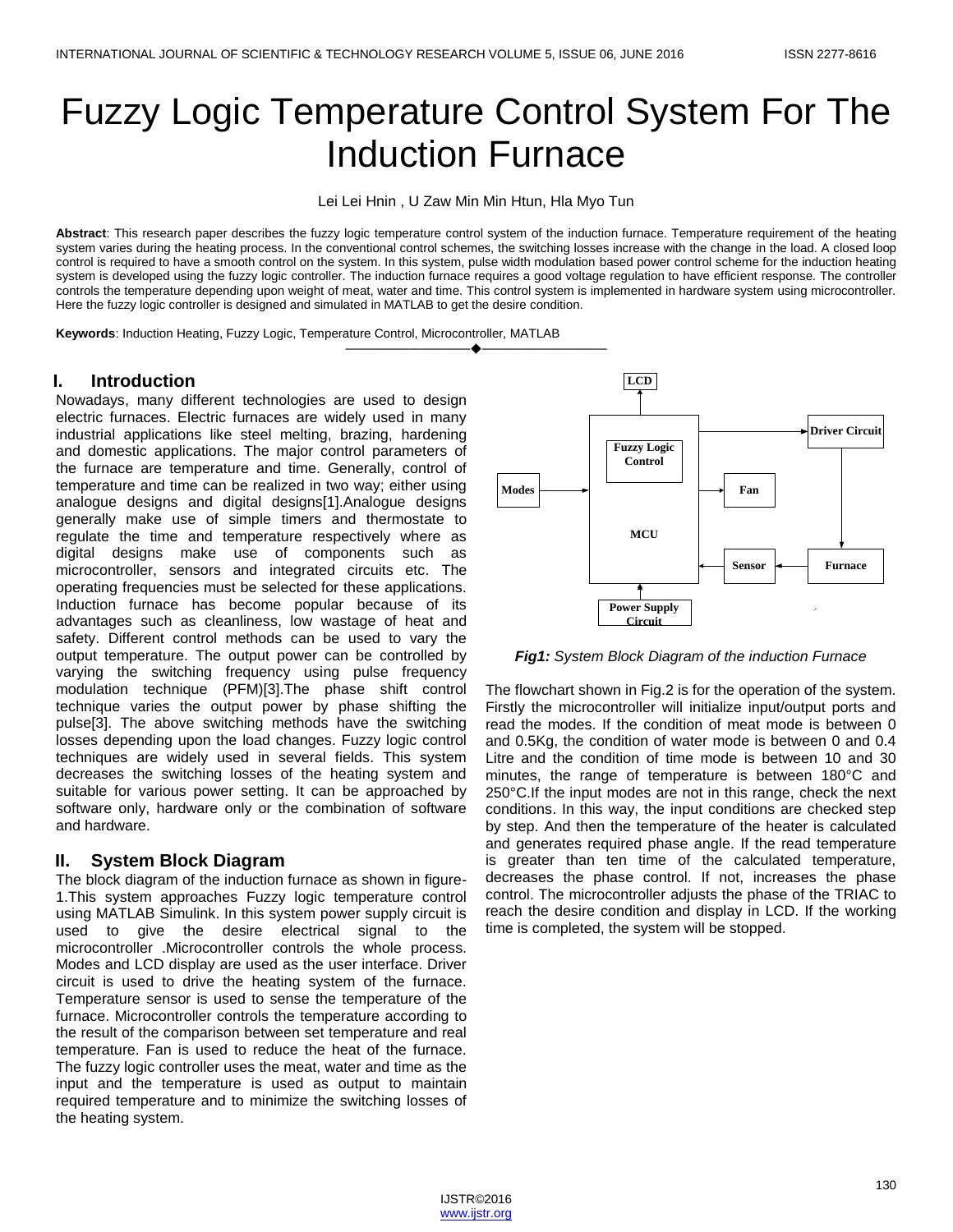

*Fig 2: Flowchart of the system.*

## **III. Implementation**

## **A. Implementation using MATLAB**

In this paper fuzzy control algorithm is used to control the temperature of the furnace according to the time requirement. Fig 3 shows the FIS Editor of the induction furnace. The membership functions for the weight of meat are defined as Small, Medium, Large, Very Large and the membership function for water are defined as Low, Medium, High, Very High while the membership functions for time are defined as Very Short, Short, Long, Very Long . Then, the output membership functions for time are defined as Low, Medium, High, Very High. The weight of meat and water are measured in kilogram(kg) and Litre(L). The time taken and output temperature are defined as minutes and degree celsius. Table 1 shows the rule base of the induction furnace.



*Fig 3. FIS Editor of fuzzy logic controller for Induction Furnace*

*Table 1: Rule Base*

| Time<br>Meat<br>Water         | VS | S | L | <b>VL</b> |
|-------------------------------|----|---|---|-----------|
| $\overline{\mathbf{s}}$<br>L  | VH | Η | M | L         |
| $\overline{\mathbf{s}}$<br>M  | VH | Η | M | L         |
| $\overline{\mathbf{s}}$<br>Η  | VH | н | M | L         |
| $\overline{\mathbf{s}}$<br>VH | VH | Η | M | L         |
| $\overline{\mathsf{M}}$<br>L  | VH | Η | M | L         |
| $\overline{\mathbf{M}}$<br>M  | VH | Η | M | L         |
| $\overline{\mathbf{M}}$<br>Η  | VH | Η | M | L         |
| $\overline{\mathbf{M}}$<br>VH | VH | Η | M | L         |
| Ľ<br>L                        | VH | н | M | L         |
| Ľ<br>Μ                        | VH | Η | M | L         |
| Ĺ<br>Η                        | VH | Η | M | L         |
| Ľ<br>VH                       | VH | Η | M | L         |
| $\overline{\text{VL}}$<br>L   | VH | Η | M | L         |
| $\overline{\text{VL}}$<br>M   | VH | Η | M | Г         |
| $\overline{\text{VL}}$<br>н   | VH | Η | M | L         |
| $\overline{\text{VL}}$<br>VH  | VH | Η | M | L         |

A fuzzy control system consists of three main parts (1) Fuzzification (2) Rule Base and Inference Engine (3) **Defuzzification** 

#### **(1) Fuzzification**

Fuzzification is the process of changing a real scalar value into a fuzzy value.



*Fig 4: Fuzzification Block*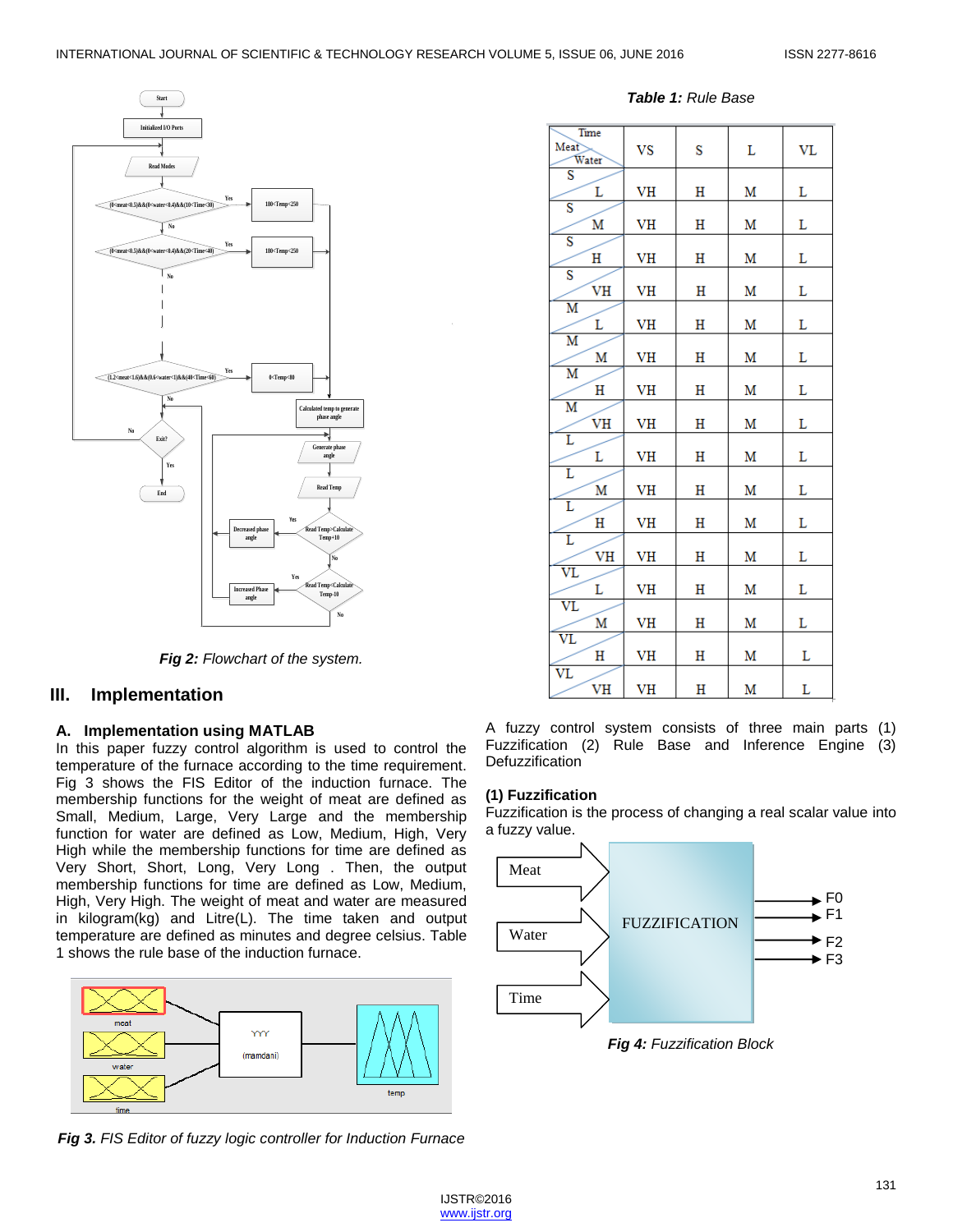#### *Table 2: Result of Fuzzification*

| Input<br>Variables | <b>Input Values</b> | Range                 | <b>Fuzzification Value</b>    |
|--------------------|---------------------|-----------------------|-------------------------------|
| Meat               | 0.5                 | (0.4 < x < 0.9)       | $F0=(0.5-0.4)/(0.65-0.4)=0.4$ |
| Water              | 03                  | (0 < x < 0.4)         | $F1=(0.4-0.3)/(0.4-0.2)=0.5$  |
|                    |                     | $(0.2 \le x \le 0.6)$ | $F2=(0.3-0.2)/(0.4-0.2)=0.5$  |
| Time               | 40                  | (30 < x < 50)         | $F3=(50-40)/(50-40)=1$        |

#### **(2) Inference Engine**

Inference engine receives the input values from the fuzzification process and uses the Max-Min Compositionmethod.

R1=min{F0,F1,F3}=min{0.4,0.5,1}=0.4 R2=min{F0,F2,F3}=min{0.4,0.5,1}=0.4  $R = max\{R1, R2\} = 0.4$ 

#### **(2) Rule\_Based**

Rule based is a set of "if-then" statement and determines how the fuzzy logic operations are performed with the knowledge based.

*Table 3: Rules for Applied Modes*

|         |        | Output |      |             |
|---------|--------|--------|------|-------------|
| Rule No | Meat   | Water  | Time | Temperature |
|         | Medium | Low    | Long | Medium      |
| 2       | Medium | Medium | Long | Medium      |

## **(3) Defuzzification**

Defuzzification is the process of converting fuzzy set description of an action into a crisp value.

∑ R= 0.4  $\Sigma$  R \* Z=(0.4\*100) =40  $\Sigma$  R<sup>\*</sup>Z/ $\Sigma$  R = 40/0.4=100

The result of rule viewer for the fuzzy logic based-induction furnace as shown in fig-5.For the temperature control system, the three inputs: meat, water, time are 0.5, 0.3 and 40 respectively. So, the output temperature 100 degree Celsius means Medium condition.



*Fig-5: Rule Viewer of FLC for induction furnace*





## **B. Implementation By Hardware**



*Fig-7: Overall Circuit Diagram of the system*

i. Microcontroller Unit: Microcontroller unit is the main of the system. To keep the desired temperature, it takes feedback from the furnace. LCD is connected with the output ports of the Microcontroller. Selecting modes have been connected with the input ports of the Microcontroller. Moreover, start and stop switches are used in this system. After choosing the selecting modes, the start switch is pressed to work the system. After finishing the working principle, the stop switch is pressed.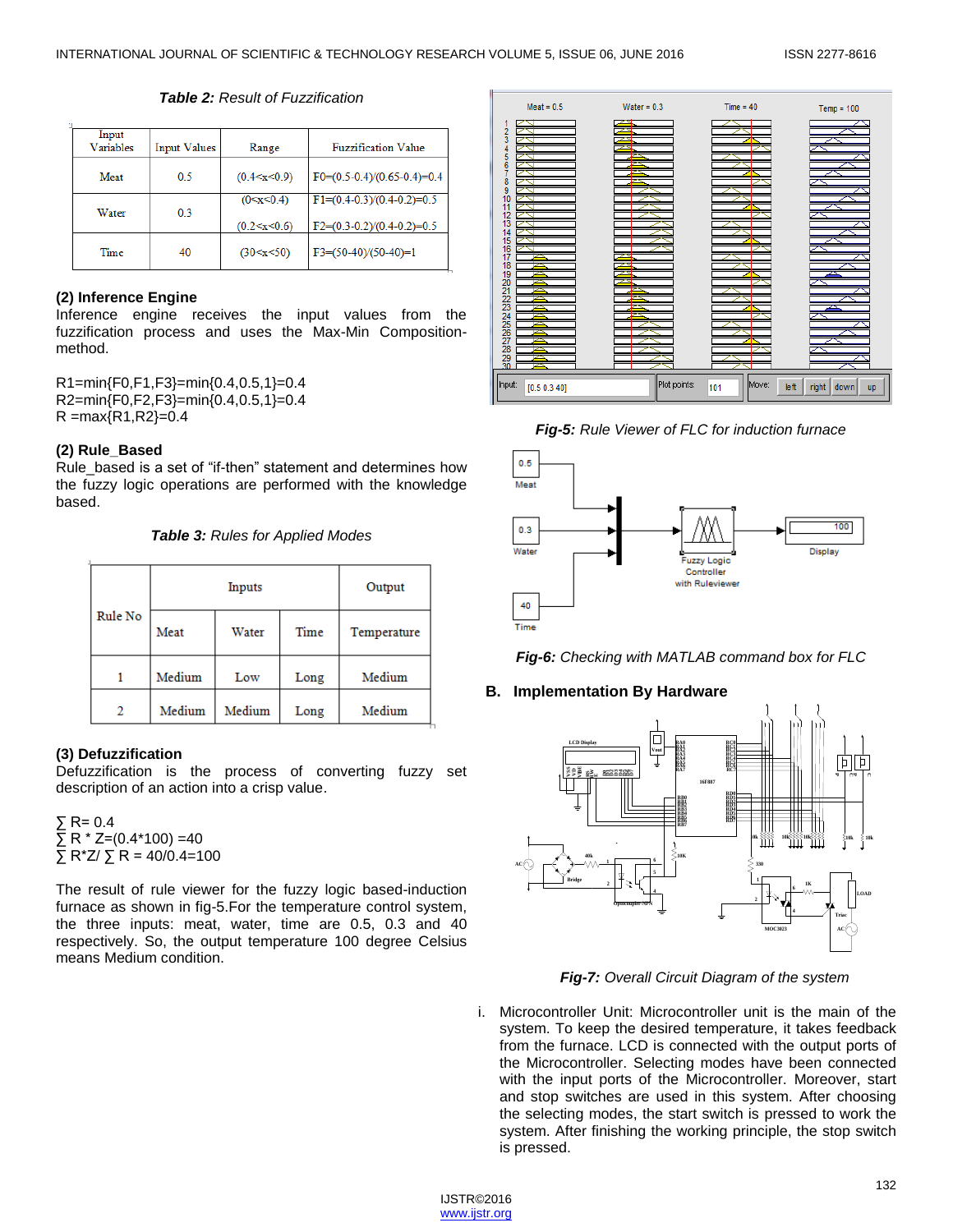ii. Zero crossing detector



*Fig-8: Zero crossing Detector Circuit*

Zero crossing detector has been used to fire the Triac at the zero point of the AC source. TRIAC is a device that control the flow of current. Zero crossing detector generates pulses for every zero crossing of the input AC signal[2]. These pulses are fed to the microcontroller interrupt pin through the optocoupler. Optocoupler is used for converting high voltage AC to the low voltage DC[2].

#### iii.LM35 Sensor



*Fig 9: LM35 Temperature Sensor*

This device is an integrated circuit sensor that can measure the temperature. The operating temperature range is -55°C to +150°C. The output voltage of the sensor is proportional to the Celsius temperature and the scale factor is 10mV/°C. LM35 does not required any external calibration and maintains an accuracy of +/-0.8°Cover a range of 0°C to +100°C. It draws only 60 micro amps from its supply and possesses a low selfheating capability. LM35 generates a higher output voltage so that the output voltage does not need to amplify. The general equation of the temperature is Temperature  $(°C)$ = Vout\*100°C/V

#### iv. TRIAC Driver Circuit



*Fig 10: Triac Driver Circuit*

Above figure is the driver circuit of the TRIAC that control from the microcontroller. MOC3023 is used to drive the TRIAC. BTA16-600b is sufficient for 220V AC. The BTA16-600B is high performance devices. These are suitable for general purpose applications such as phase control and static switching on inductive or resistive load where high current capability is required. The output power is controlled by the phase delay of the TRIAC drive. The control output port of the microcontroller is given to the triac driver circuit.



*Fig 11: Hardware Design of the Induction Furnace*



*Fig-12: Simulation result for the zero crossing and phase angle control of the induction furnace*



(a)